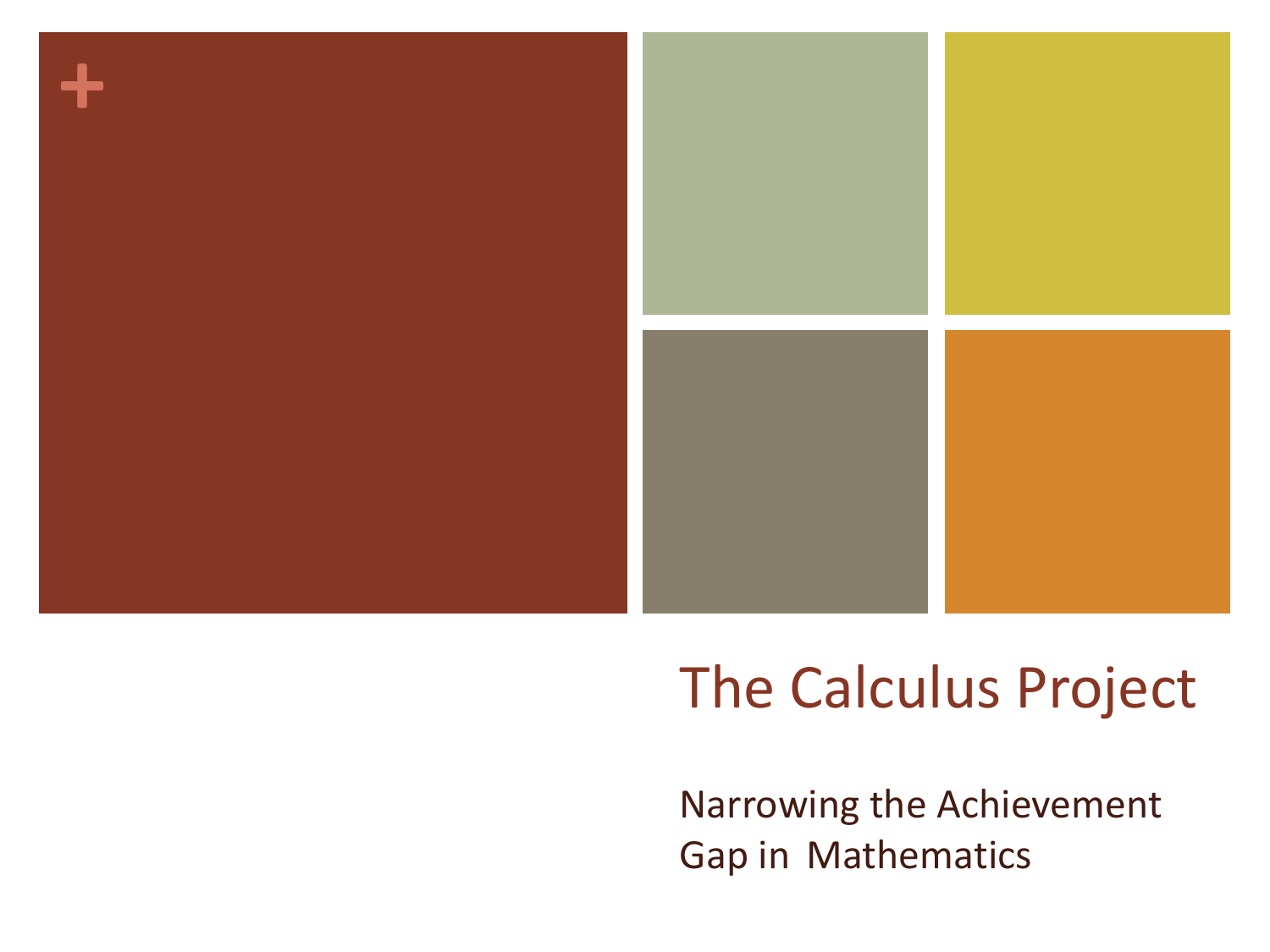#### **+** Curriculum and a Typical Day

### Curriculum Typical Day

- Math
	- **55 hours**
- **Team Building Ropes Course** 
	- 6 hours
- **Pride** 
	- 8 hours
- **Field Trips and Guest Speakers** 
	- 30 hours

- Math
	- $\blacksquare$  9:00 11:45
- $\blacksquare$  Lunch
	- $\blacksquare$  11:45 12:15
- **Physical Education and Team** Building
	- $\blacksquare$  12:20 1:50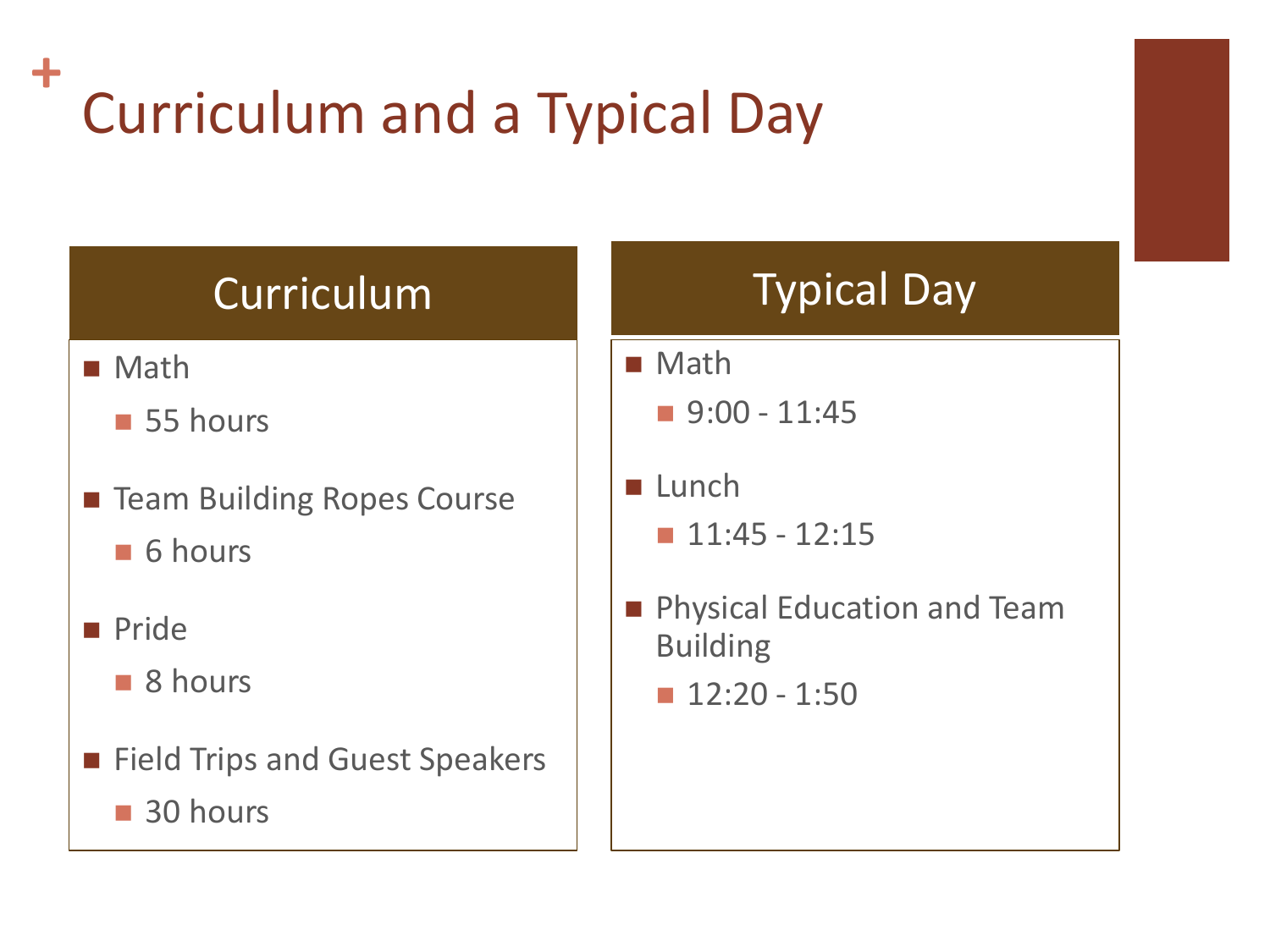



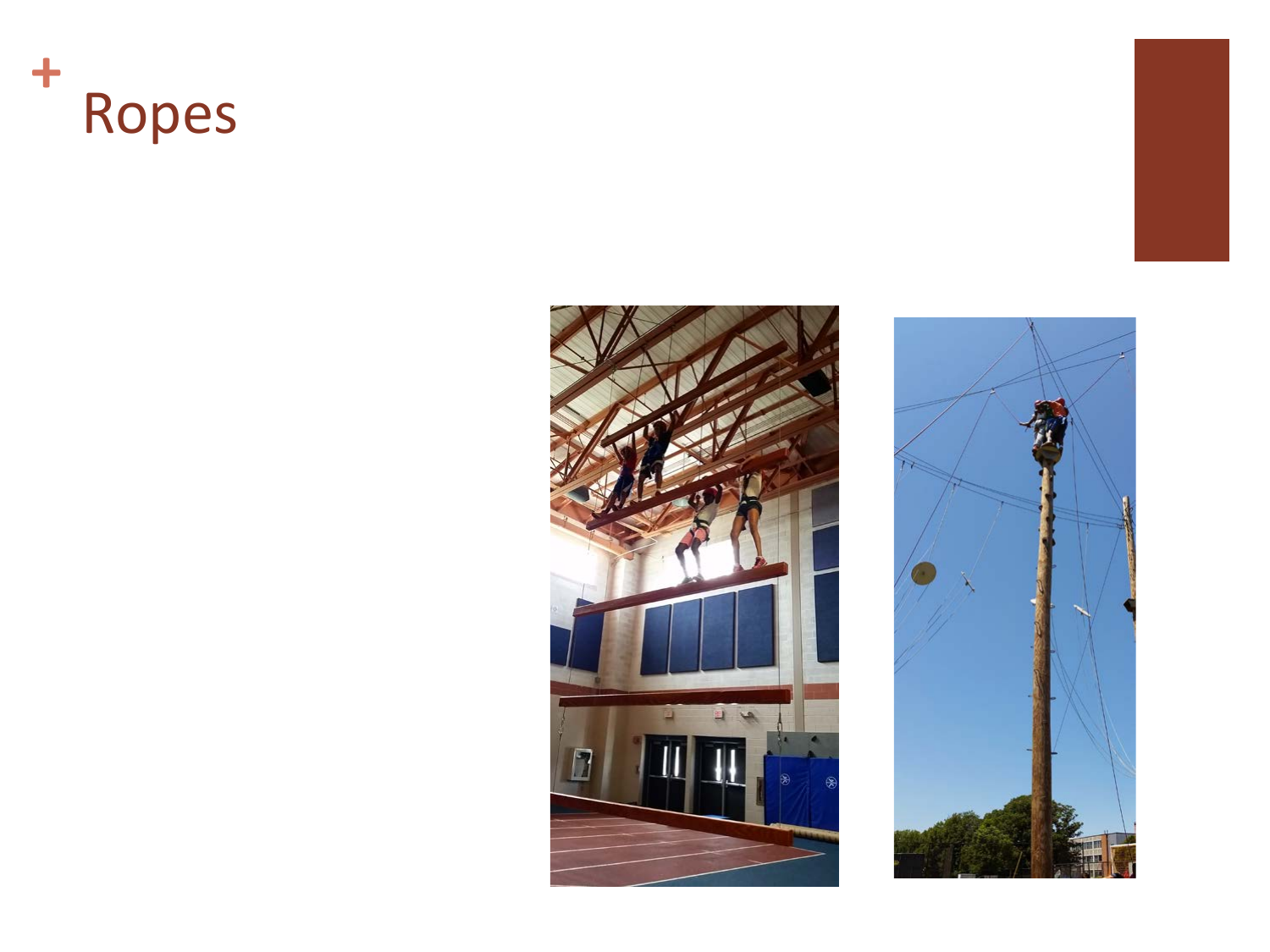#### **+** Guest Speakers

- 7/1 Sean Bradshaw- Aerospace Engineer
- 7/16 Yvonne Hawkins- Boston College Women's Basketball Coach
- 7/24 Andres Rodrigues- Founder and CEO of Nasuni, a cloud storage company
- 7/28 Jamie Lightfoot & Erin Broderick- Elementary School Librarians: STEM, robotic, and 3-D printer demonstration
- 7/29 Adrian Mims- National Founder and Director of The Calculus Project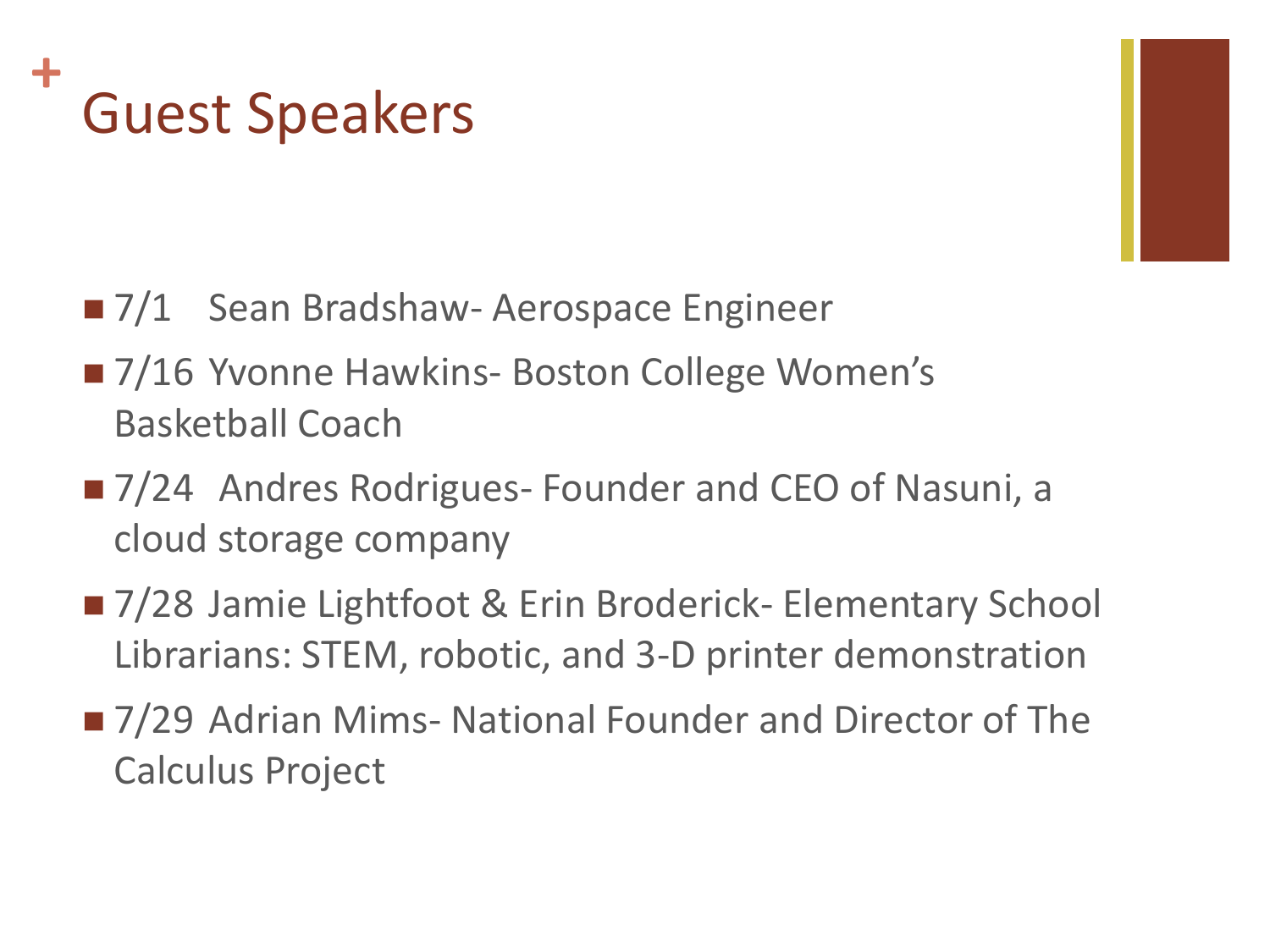### **+** Field Trip: The Hall at Patriot Place

- **Using budgets and statistics from** the National Football League, students assembled the best team based on an analysis of players' strengths, weaknesses, and salaries
- $\blacksquare$  Students presented their teams at a mock press conference

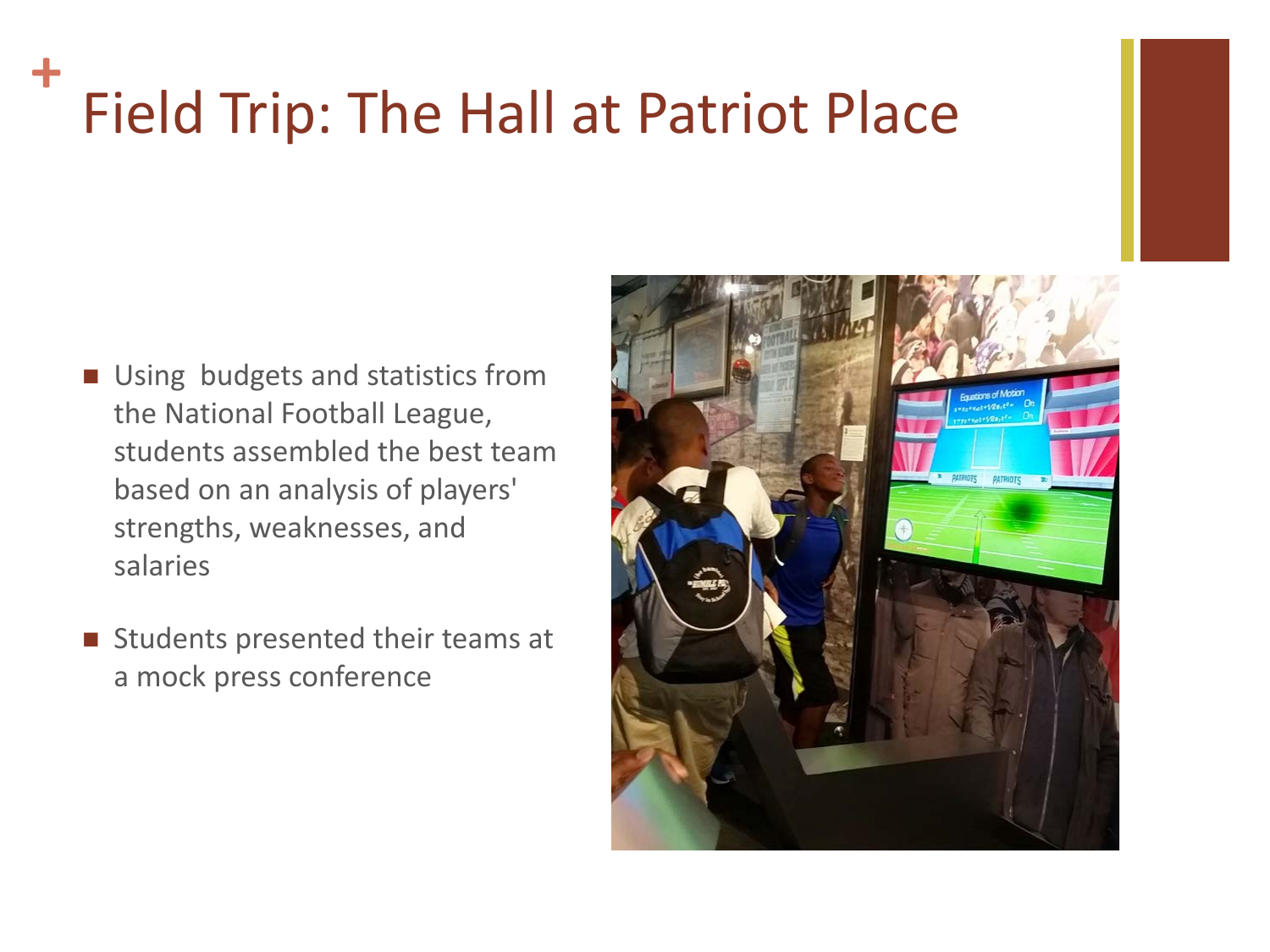#### **+** Field Trip: Harvard Medical School

Students are dissecting mice, looking at frog eggs, and seeing cancer cells get killed!



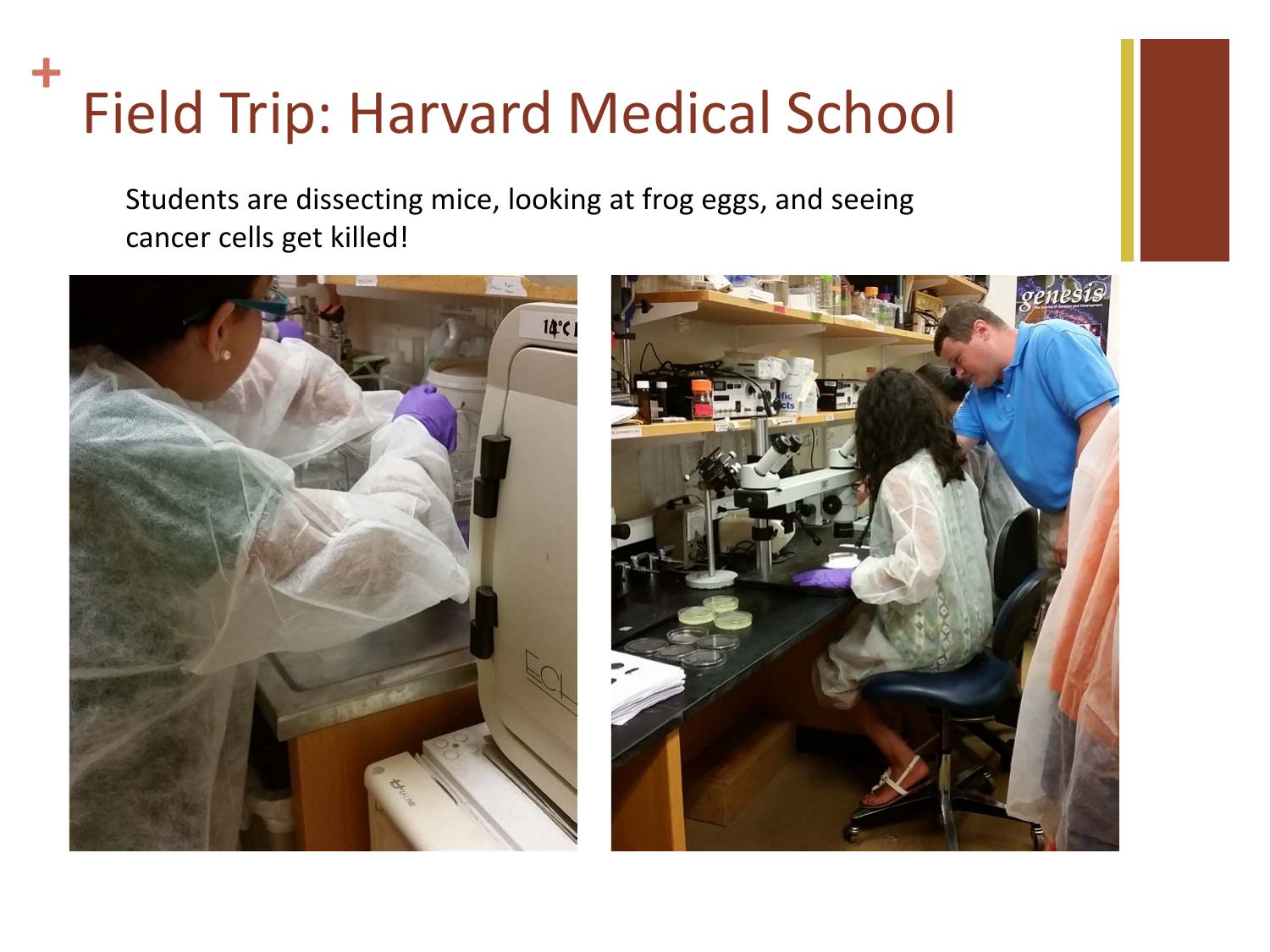1. Do you believe the Math Preview class made you a better math student? Why or why not?



Yes, because I got extra help and support from teachers that believed I could do better.

yes, it has because I feel more prepared for 8th<br>grade because I have previewed the content.

Yes, it has because I feel more prepared for 8<sup>th</sup> grade because I have previewed the content.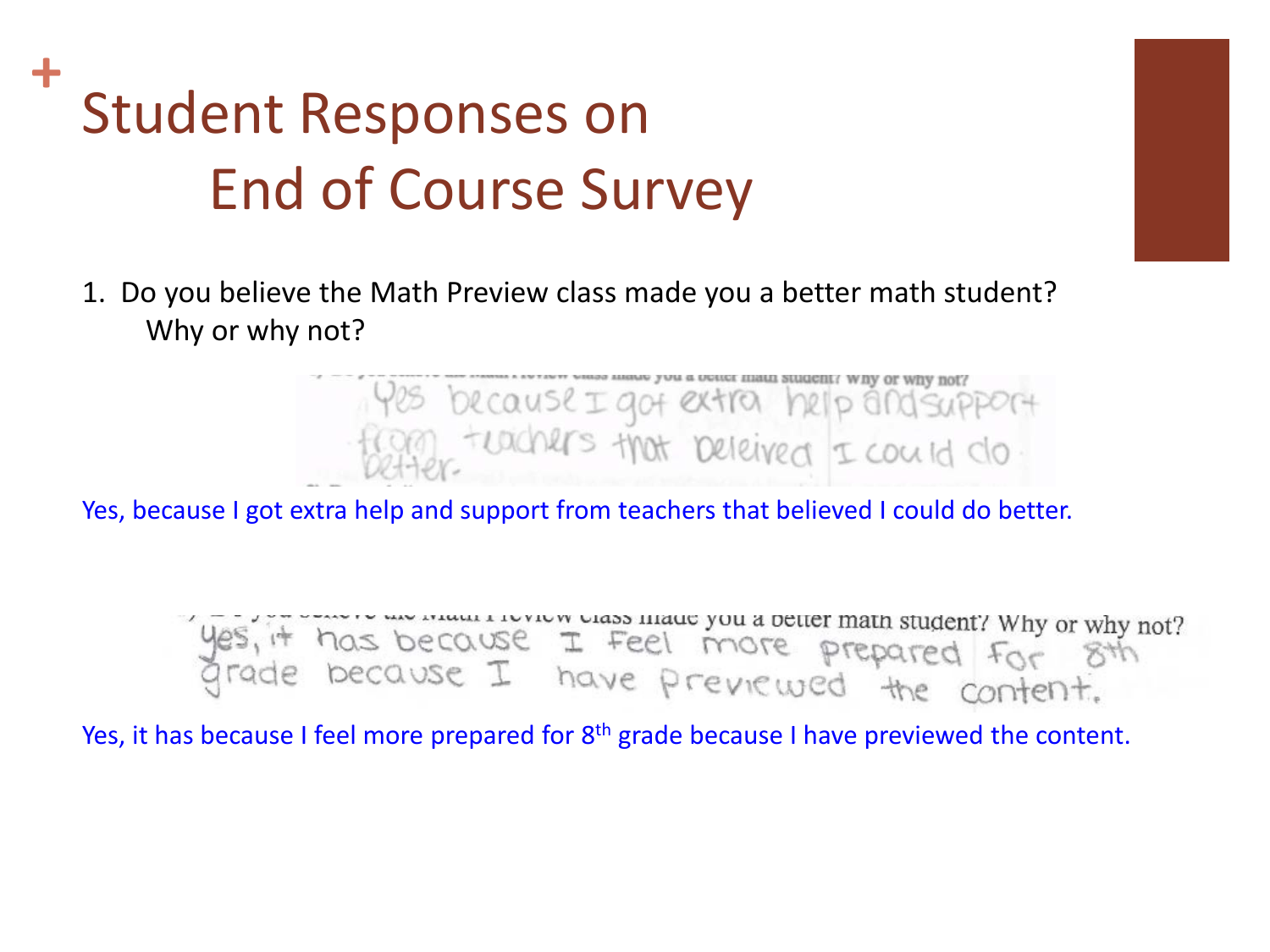2. Do you believe you are prepared to be successful in math next year?

Why or why not?<br>Yes be ause we feviewed Most of<br>the stuff welle going to learn in sthatade

Yes because we reviewed most of the stuff we're going to learn in 8<sup>th</sup> grade.

3. What did you enjoy most about the summer enrichment class? Please explain. I enjoyed being with people that I had<br>More Similarities with that could trelp

I enjoyed being with people that I had more similarities with that could help me if I needed it.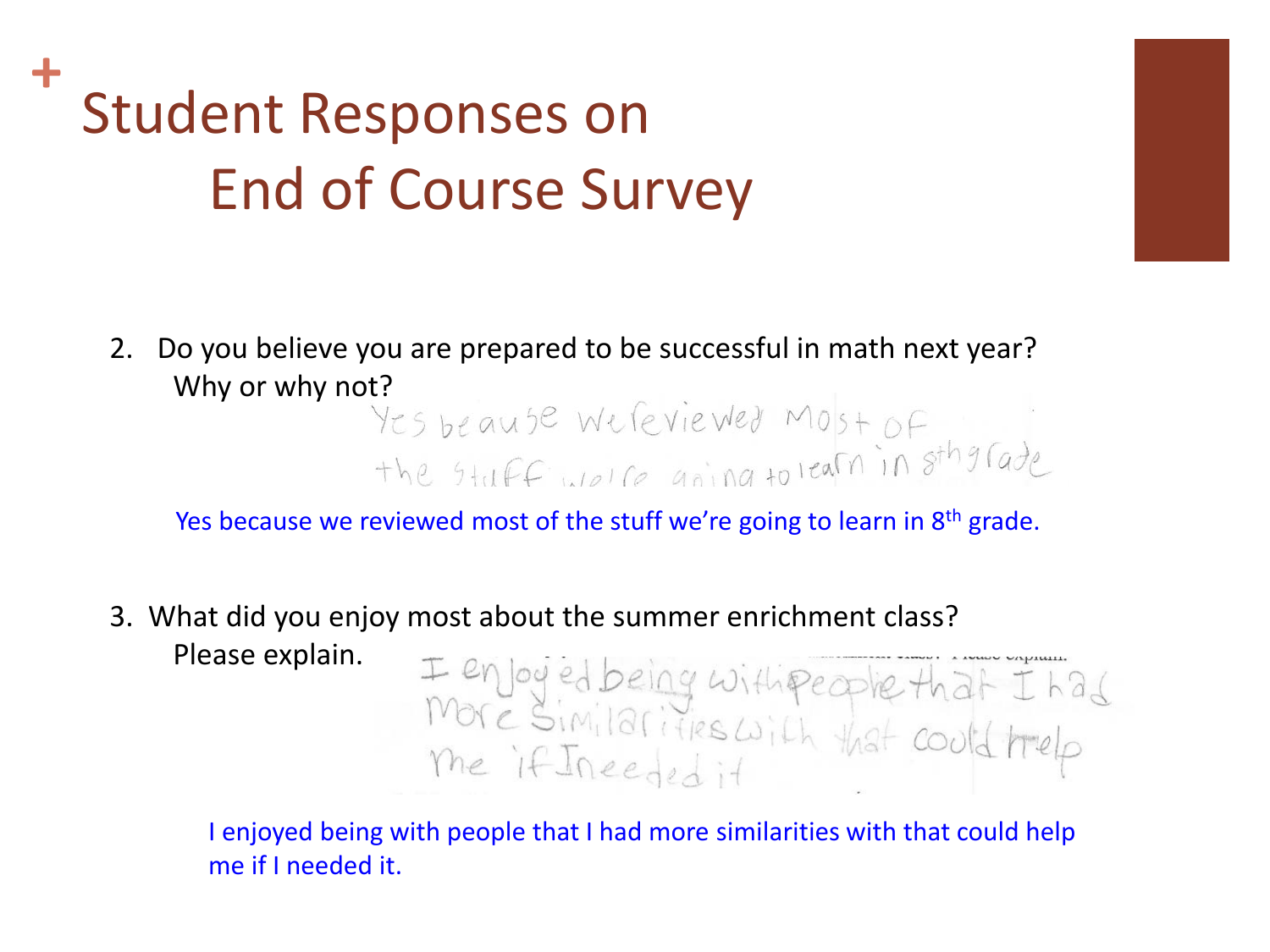Are you interested in attending a summer enrichment course in mathematics next summer? Why or why not?

> the a resear; to try your bester you can do conything you can set your mind to

Of course! This program really taught me a lesson "to try your best." You can do anything you can set your mind to

Write two lessons you learned from watching the movie about Ben Carson that you can use to help you become a stronger student.

even if you were really bad at math you

Even if you were really bad at math you should work hard and you will succeed.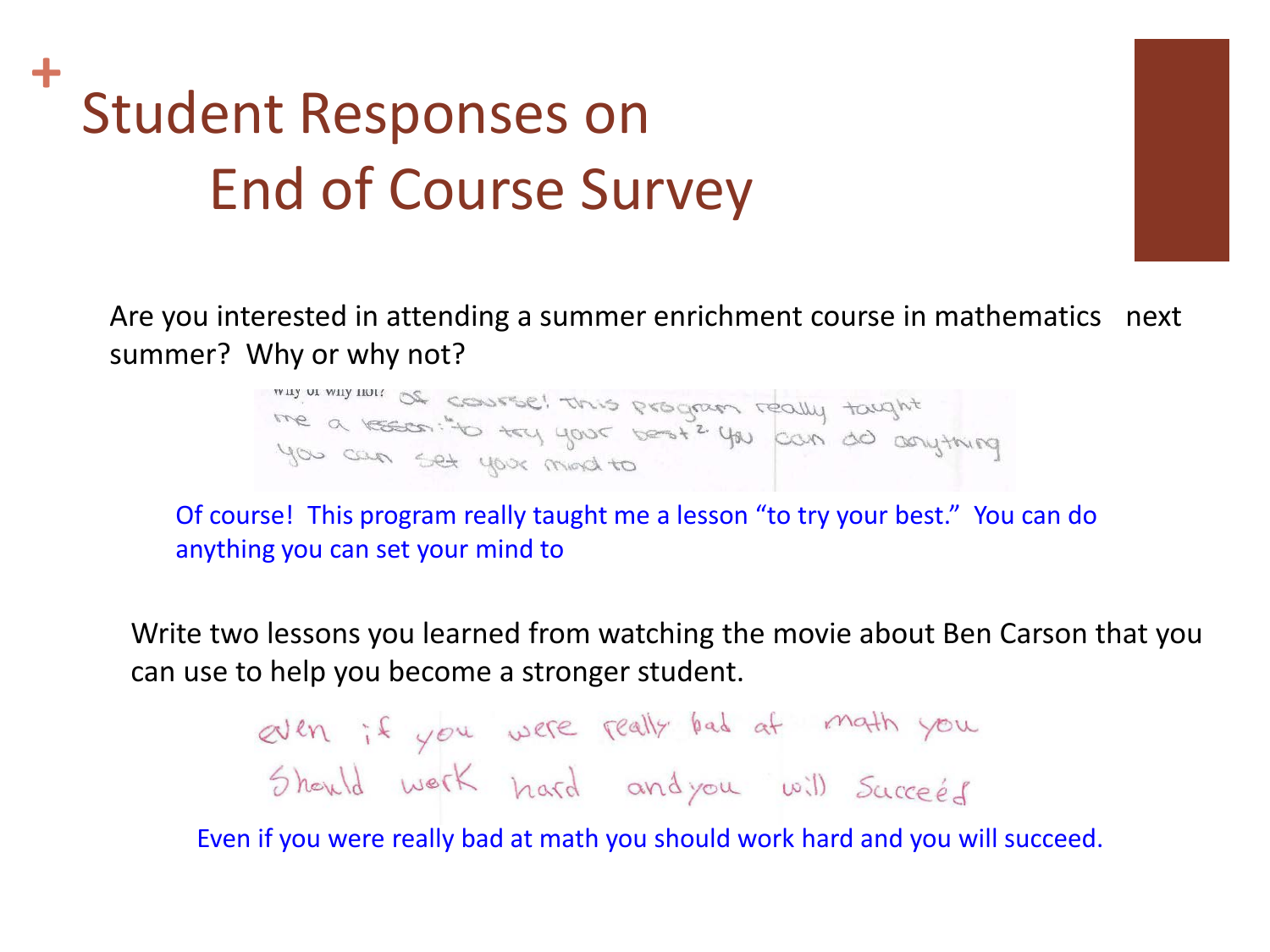Write three things you need to do to be successful in math next year.

- . work hard it's not easy
- · Practice, practice, practice
- · dar't be afraid to fail-learn from your mistak
	- work hard it's not easy
	- practice, practice, practice
	- don't be afraid to fail learn from your mistakes

- stay organized<br>- Be consident with homework<br>- Ask questions

- **Stay organized**
- Be consistent with homework
- Ask questions